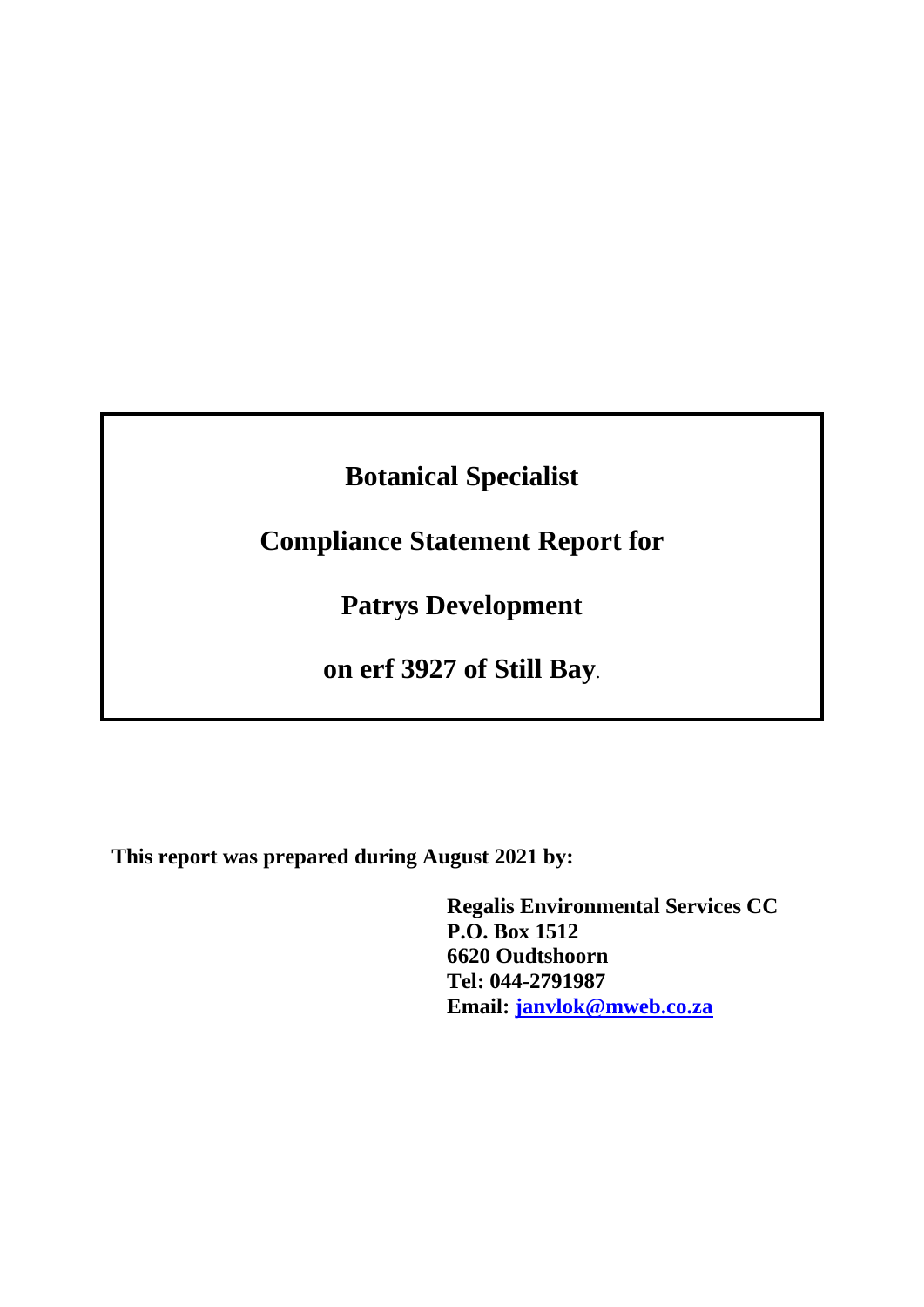#### **INTRODUCTION**

The landowner of erf 3927 of Still Bay wishes to proceed with the proposed development application (now called Patrys Development) and this report is an extension of my initial botanical sensitivity analysis of the erf (initial report dated March 2020).

Jan Vlok of RES surveyed the property during March 2020 and I did not see any need for any additional field surveys of the property, especially since the final proposed development plan (see Map 1) followed my initial recommendations to limit the impacts of the proposed development.

The results of my previous report are here again provided for the sake of convenience to the evaluating officers. The initial report is expanded to ratify the requirements of a botanical impact assessment as is prescribed in Government Notice no. 1150 dated 30/10/2020.



**Map 1:** Final proposed development layout plan for the proposed Patrys Development.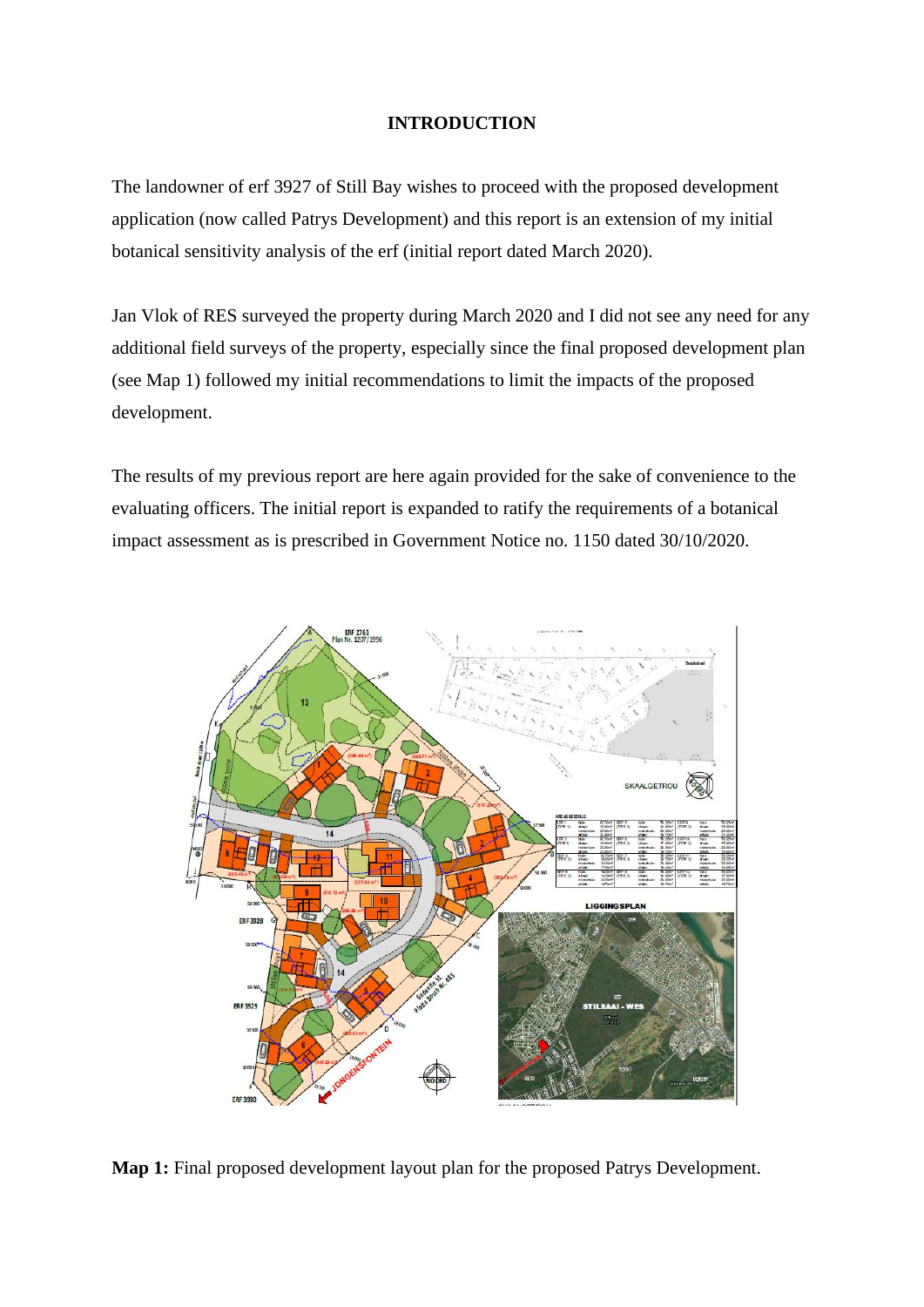### **METHODOLOGY, UNCERTAINTY AND ASSUMPTIONS**

The national status of the affected vegetation type was determined by means of consulting Mucina *et al (*2006) and updates thereof [South African National Biodiversity Institute (2006- 2019). The Vegetation Map of South Africa, Lesotho and Swaziland, Mucina, L., Rutherford, M.C. and Powrie, L.W. (Editors), Online, http://bgis.sanbi.org/Projects/Detail/186, Version 2018]. The regional conservation value of the affected vegetation was determined by means of consulting the fine-scale conservation plan for the region by Pence (2017) [and updates thereof on Elsenburg's Cape Farm Mapper program].

The property was surveyed on foot to determine the ecological condition of the affected area and to establish if any rare or endangered plant species (*sensu* Raimondo *et al*, 2009 and updates thereof in www.sanbi.redlist) are, or may be present. All the plant species encountered could be identified with certainty as many were in flower after good recent rain, which resulted even in a flush of usually spring annuals. A thorough search was done for rare and threatened species known to occur on the general area (e.g. *Disa lugens*, etc.).

In this revised report I checked to see if there have been any recent changes in the conservation status of the affected environment recently and as there are none, I am thus confident that the methodology followed for a botanical sensitivity analyses and impact assessment complies with:

- 1. Appendix 6 of the 2014 National Environmental Management Act, 1998 (No. 107 of 1998) (NEMA) Environmental Impact Assessment (EIA) Regulations (and as amended), detailing the requirements for specialist's reports; and,
- 2. The principals outlined in the *Guideline for Biodiversity Specialists* (WC: DEA&DP, 2005) and those of the *Western Cape Biodiversity Spatial Plan Handbook* (Pool-Stanvliet et al, 2017).
- 3. The protocols prescribed for a botanical impact assessment prescribed in Government Notice no. 1150 dated 30/10/2020.

To the best of my knowledge, I have no uncertainties and assumptions to declare regarding the findings and recommendations in this report.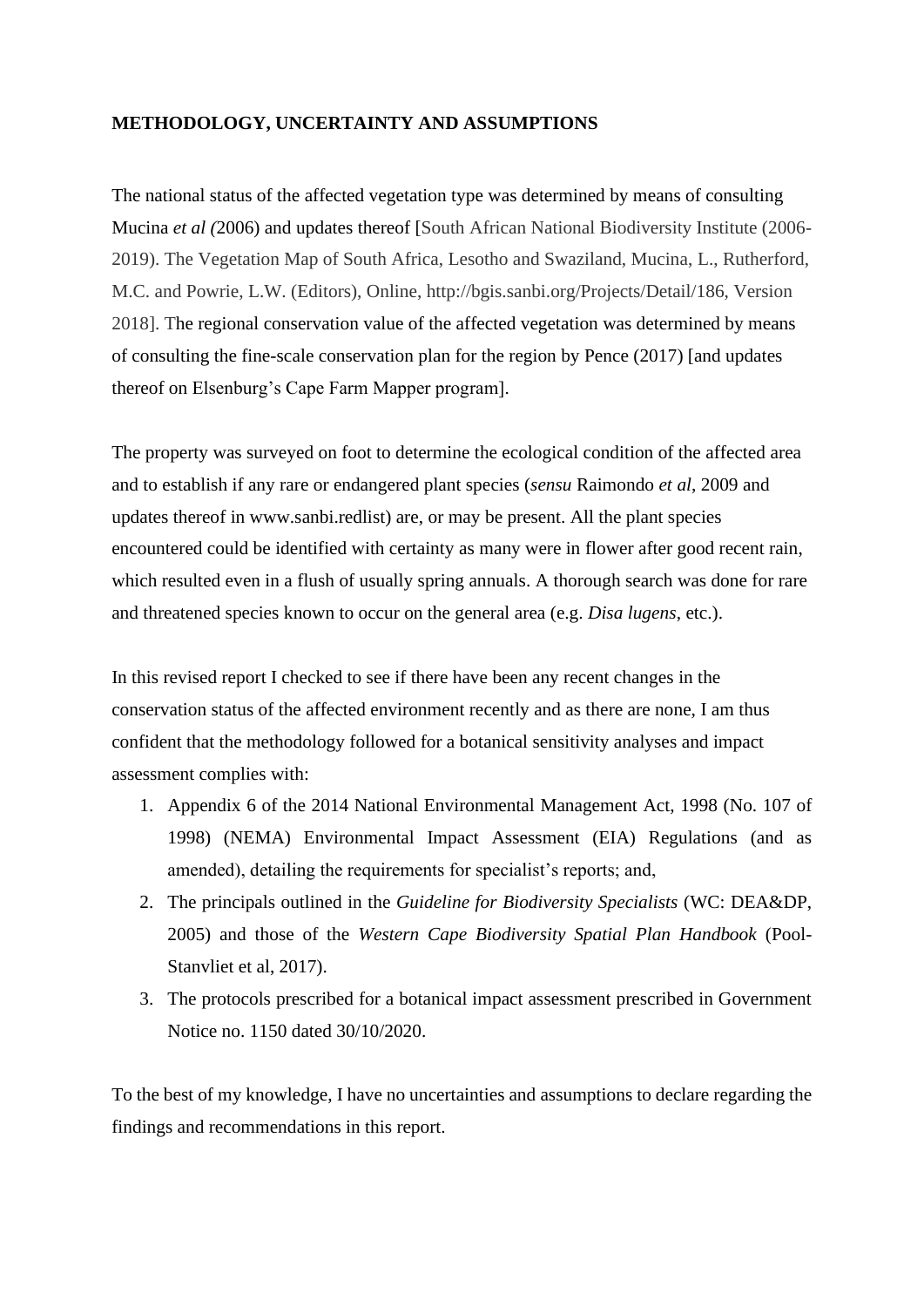#### **STUDY RESULTS**

Following the national vegetation map the proposed development area consists of Hartenbos Dune Thicket (status = Least Concerned; see Map 1). The more detailed regional vegetation map indicate that the affected vegetation consits of Ystervarkpunt Forest- Thicket- Fynbos (see Map 2). The entire erf has been mapped as an Other Natural Area in the 2017 regional conservation plan (see Map 3), its status has not been upgraded since.



**Map 1:** National vegetation type on the property.



**Map 2:** Fine-scale vegetation map of vegetation on the property.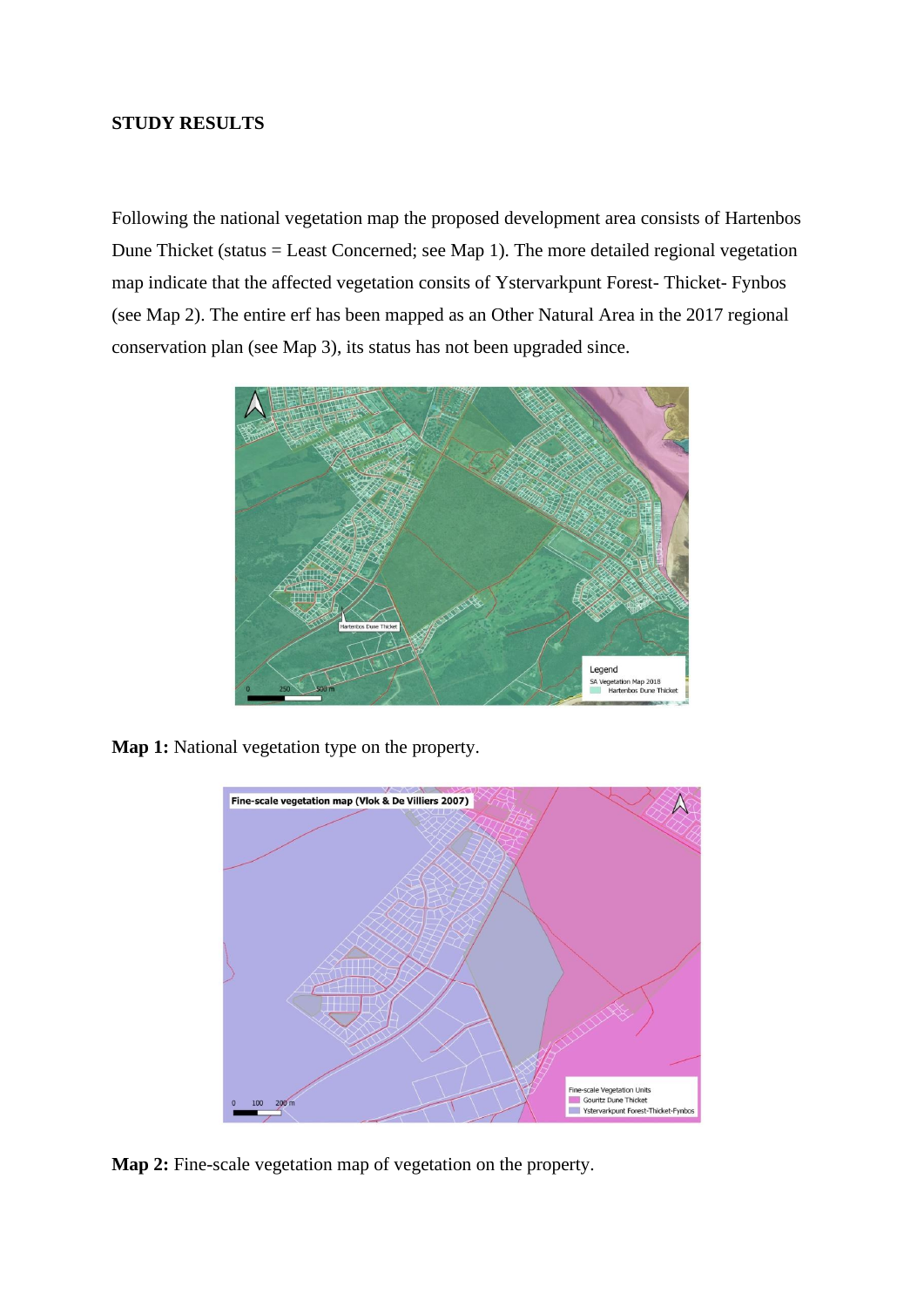

**Map 3:** Regional conservation plan for the affected area (from Pence; 2017).

As is indicated in the fine-scale vegetation type the vegetation on the erf (and surrounding area) consists of a Fynbos matrix [typically with Dekriet (*Thamnochortus insignis*) abundant] in which patches of Thicket vegetation [typically with Milkwood (*Sideroxylon inerme*) prominent] are prominent, but in which some Forest trees [e.g. Hardepeer (*Olinia ventosa*)] is present.

For some reason the shrubby vegetation has been cleared on the property, seemingly repeatedly, perhaps to clear alien vegetation and/or other unwanted elements. This management regime resulted in a 'parkland-like' vegetation with clumps of trees dominant in a largely graminoid dominated understorey (see Photo 1). This management regime left the phytodiversity on the erf as rather impoverished. The following 61 species were recorded on the erf:

**Trees:** *Olinia ventosa, Searsia glauca* and *Sideroxylon inerme.*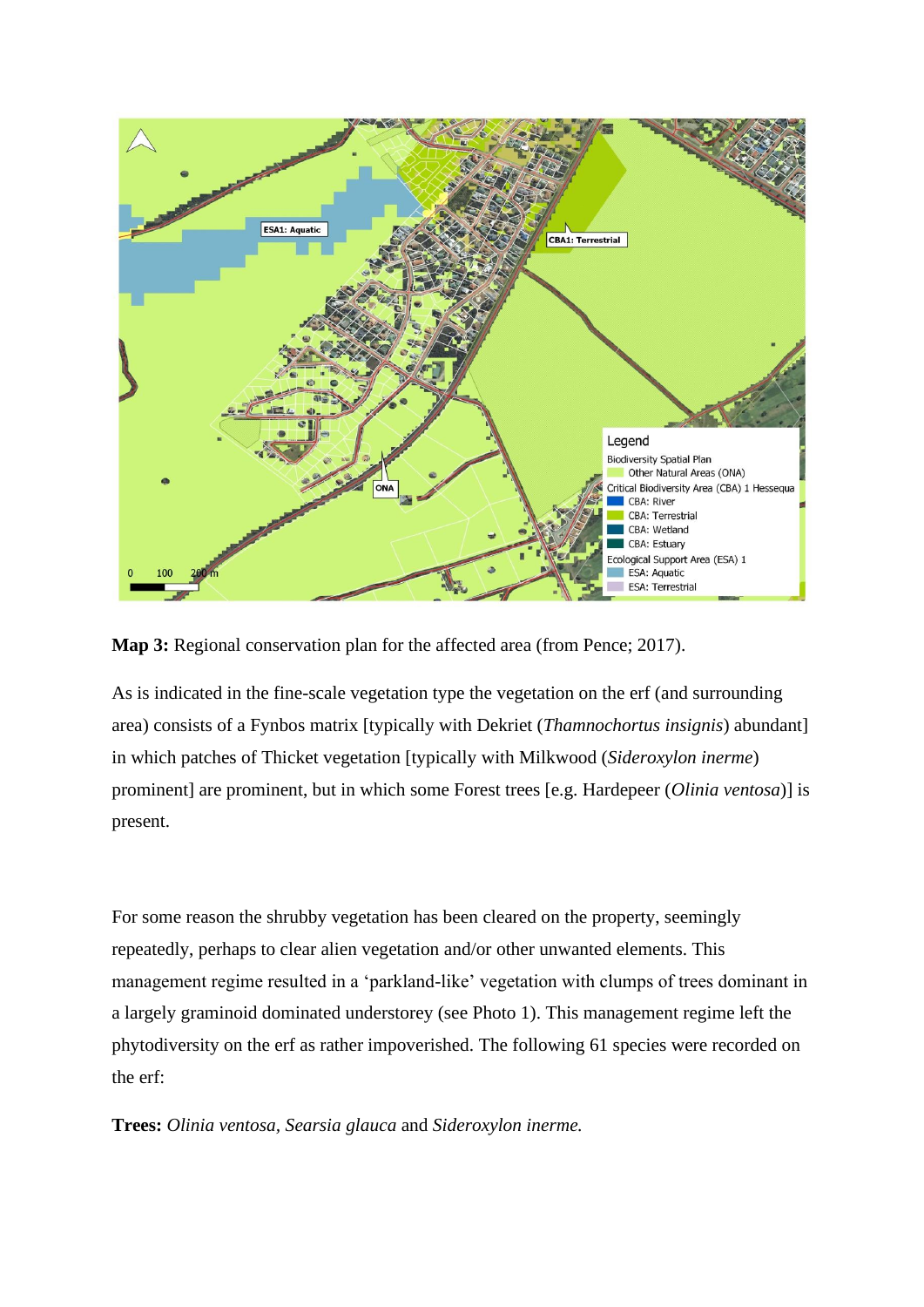**Shrubs and herbs:** *Arctotheca calendulacea, Aspalathus cerrhantha, A. spinosa, A. pinguis, Athanasia trifurcata, Berkheya heterophylla, Carissa bispinosa, Carpobrotus edulis, Conicosia pugnioformis, Chrysocoma tenuifolia, Commelina africana, Chironia baccifera, Cullumia carlinoides, Cynanchum obtusifolium, Delosperma littorale, Diospyros dichrophylla, Disperago ericoides, Eriocephalus racemosus, Euphorbia burmanii, Galenia portulacacea, Galium tomentosum, Helichrysum cymosum, H. panduriforme, H. teretifolium, Limeum aethiopicum, Lycium cinereum, Mesembryanthumum chrystallinum, M. splendens, Metalasia muricata, Myrsine africana, Osteospermum moniliferum, Pelargonium capitatum, Pollichia campestris, Ruschia multiflora, Salvia africana-lutea, Senecio elegans, S. juniperinus , Sarcostemma viminale, Silene undulata, Solanum africanum, S. linnaeanum, Stachys aethiopica, Tephrosia capensis* and *Tetragonia fruticosa*.

**Graminoids***: Cynodon dactylon, Ehrharta ramosa, E. villosa, Eragrostis curvula, E. plana, Ficinia oligantha, Hypperhenia hirta, Imperata cylindrica, Melinus repens* and *Thamnochortus insignis*.

**Geophytes:** *Brunsvigia orientalis*, *Drimia capensis, Ferraria crispa* and *Trachyandra divaricata.*

No rare or threatened species were found during the survey and none of the plant species of concern listed in the Screening Tool are suspected to occur on or near the proposed development site. As the proposed development area is rather isolated, I have no reason to believe that development on this property will negatively affect any species of special concern.

Alien species are not very common on the erf with *Pennisetum clandestinum* the most common species and covering about 5 % of the site. This alien is largely restricted to a storm water drainage line in the north-eastern corner of the property. The latter seems to be a manmade storm water drainage channel to drain water from the adjacent already developed area to the property immediately east of the Patrys development. The vegetation along this drainage line is highly disturbed and dominated by Kikuyu (*Pennisetum clandestinum*) grass (See Photo 2).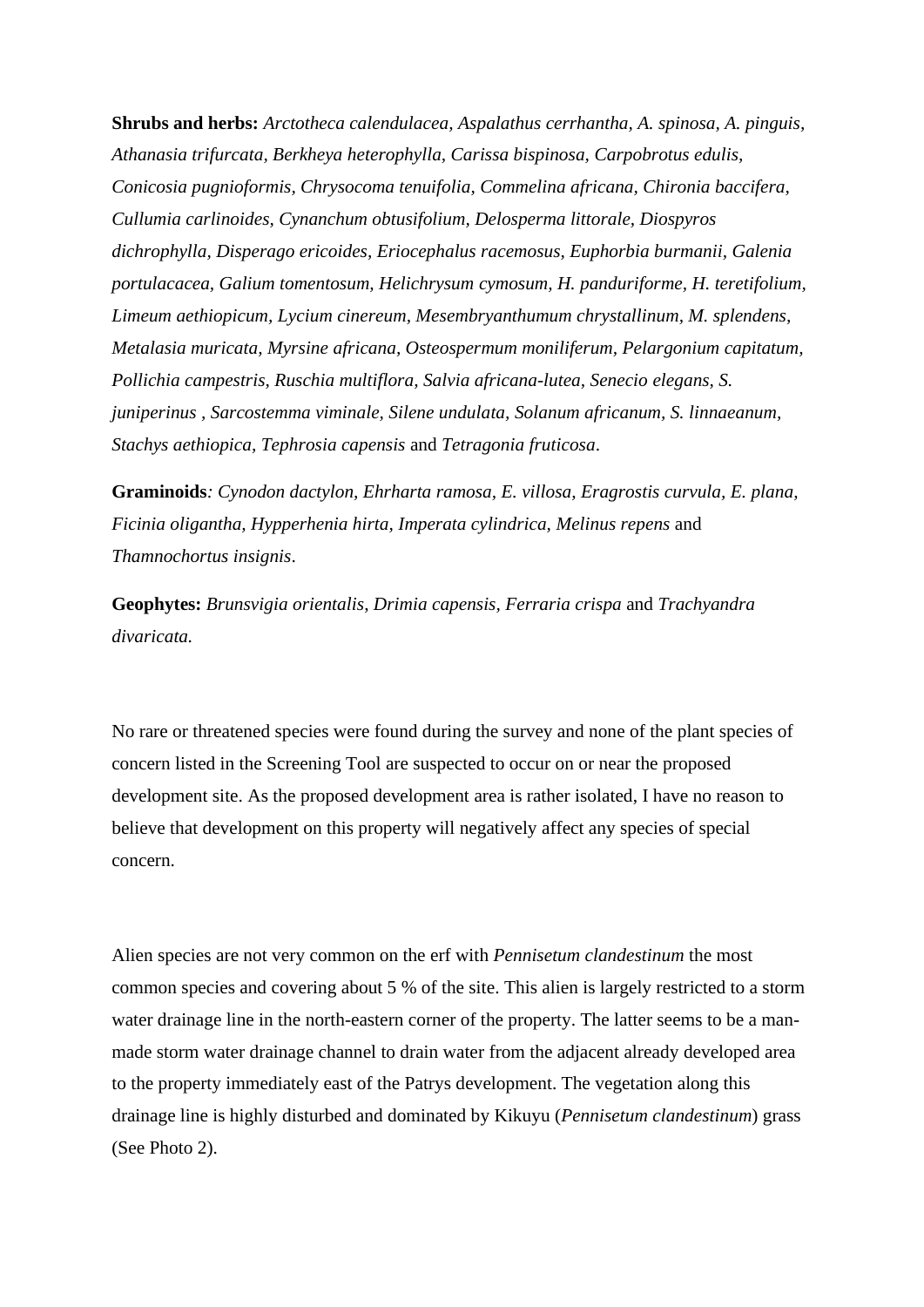

Photo 1: State of the vegetation on the erf.



**Photo 2:** The storm water drainage area on the erf. The area is dominated by alien plants, indicating that it is a man-made storm water drainage line.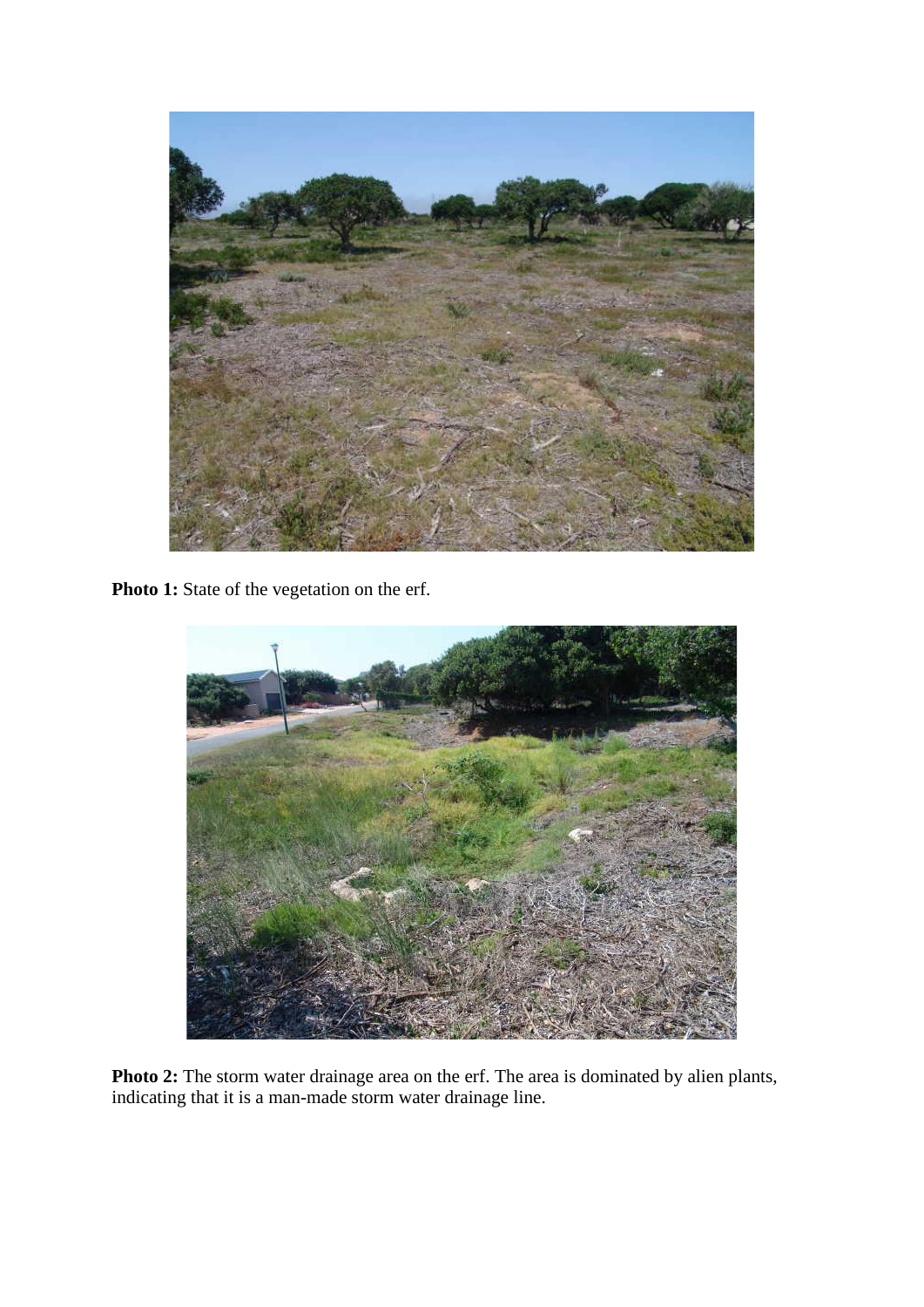#### **CONCLUSIONS AND RECOMMENDATIONS**

The SANBI Screening Tool indicated that the affected property is of Medium Sensitivity regarding Botanical Impact and that the general Terrestrial Biodiversity Sensitivity in Very High, due to its classification as a Vulnerable Ecosystem. The Screening Tool ecosystem classification cannot be based on botanical grounds as my botanical sensitivity assessment is as follows:

- 1. The affected vegetation type on the erf is not a national threatened vegetation type.
- 2. The affected area has not been ear-marked on regional conservation plans as of significance to maintain biodiversity pattern or ecological processes.
- 3. No rare or threatened species were found (or are suspected to occur) on the erf or in its immediate vicinity.
- 4. Due to its isolated location, development on this property will hold no threat to larger ecological processes vital to retain the local biodiversity.
- 5. The sporadic occurrence of *Olinia ventosa* is a peculiarity of the affected regional vegetation type (Ystervarkpunt Forest- Thicket- Fynbos). As the local tree component does not forn a closed canopy (see Photo 1), the affected vegetation cannot be classified as a forest, at most as a woodland, following the definitions in the Forestry Act (National Forest Act 84 of 1998).

I did not find any sensitive part on the property, apart from the artificial drainage area and my Impact Assessment is appended as Appendage 2. To my opinion the entire are can be developed, barring the storm water drainage area.

Regarding the botanical impact assessment, I support the proposed development on the erf, with the following recommendations;

- 1. Retain as many as possible of the remaining Milkwood/Hardepeer trees in the proposed development.
- 2. Obtain permission from the relevant authority (DAFF) to remove any of the specially protected Milkwood trees.
- 3. No specific management or monitoring actions are proposed for this development.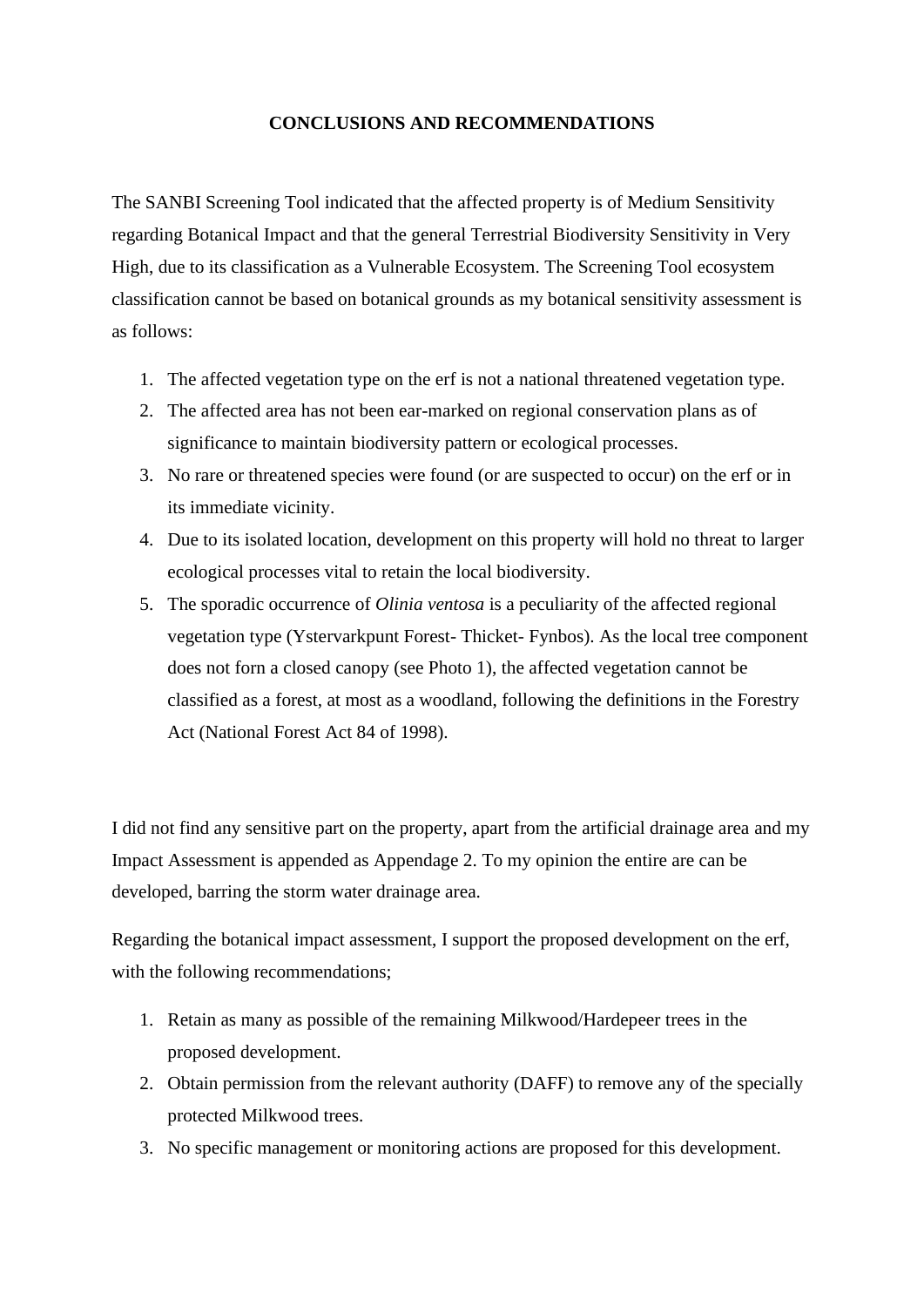#### **REFERENCES**

Mucina, L., Rutherford, M.C. and Powrie, L.W. (eds.), 2006. Vegetation Map of South Africa, Lesotho and Swaziland. 1:1 000 000 scale sheet maps. SANBI, Pretoria.

Pence, G.Q.K., 2017. Western Cape Biodiversity Framework 2017. Status Update: Critical Biodiversity Areas of the Western Cape. Unpublished CapeNature report.

Pool-Stanvliet, R., Duffel-Canham, A., Pence, G. & Smart, R. 2017. Western Cape Biodiversity Spatial Plan Handbook. Stellenbosch, CapeNature.

Raimondo, D., Von Staden, L., Foden, W., Victor, J.E., Helme, N.A., Turner, R.C., Kamundi, D.A. & Manyama, P.A., 2009. Red List of South African plants. Strelitzia 25, SANBI, Pretoria.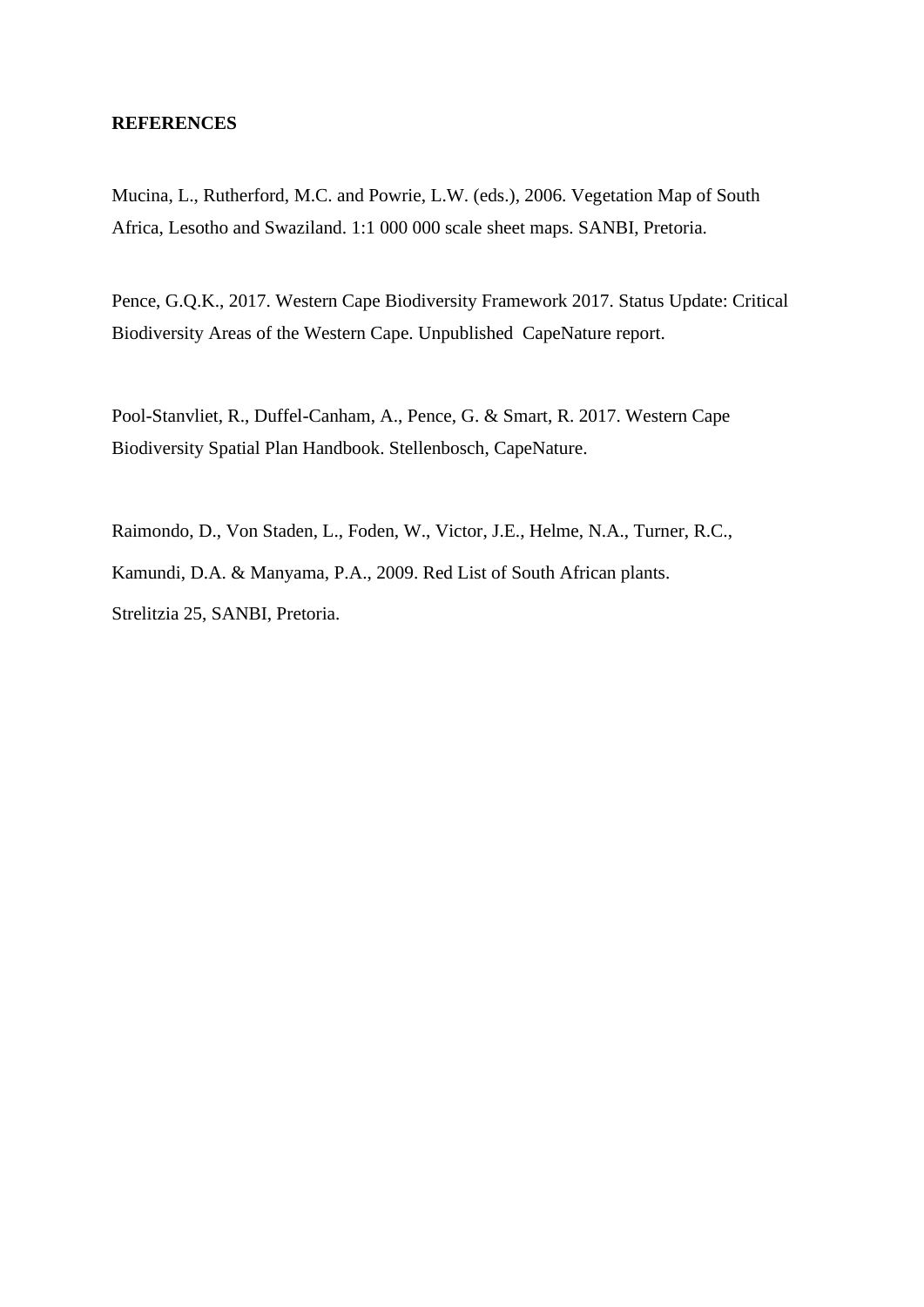## **APPENDIX 1:** *CV* OF CONSULTANT.

## **Johannes Hendrik Jacobus Vlok**

### **Biographical Information**

Birth: 6<sup>th</sup> December 1957, Calvinia, South Africa. Identity Number: 571206 5133 089 Criminal Record: None. Married to Anne Lise Schutte-Vlok and we have one daughter, Marianne Helena Vlok.

### **Education**

1975 Matriculated at Bellville High School. 1982 Diploma in Forestry, Saasveld Forestry College. 1997 MSc (*Cum Laude*), University of Natal.

#### **Employment**

1982-1990. Department of Forestry (later Water Affairs, Forestry and Environmental Affairs), as research technician.

1990-1997. Cape Nature Conservation, as regional botanist.

1997-present. Self employed as environmental advisor (Regalis Environmental Services).

#### **Research Output**

One book and more than 50 scientific and popular articles published in international  $\&$ national journals as primary or as co-author. Delivered several keynote and >20 other verbal papers at scientific forums on ecological and floristic studies. Delivered >300 presentations to civil society (public meetings, radio, newspaper and television) on plant ecology and conservation. Current ResearchGate rating > 26 and has > 1 700 citations.

#### **Awards**

2003. Leslie Hill medal. **Succulent Society of South Africa**. 2006. Gold award. **C.A.P.E.** 2006. Certificate of Appreciation. **Western Cape Conservation Stewardship Association**.

2008. Special Award. **CapeNature**

2010. Marloth medal. **Botanical Society of South Africa**.

#### **Consultation & Advisory Capacity**

Consultant to WWF-SA, Cape Nature and SANPARKS to determine conservation status of land. Several of the studies resulted in the purchase of the properties, now amounting to a value of >R30 million.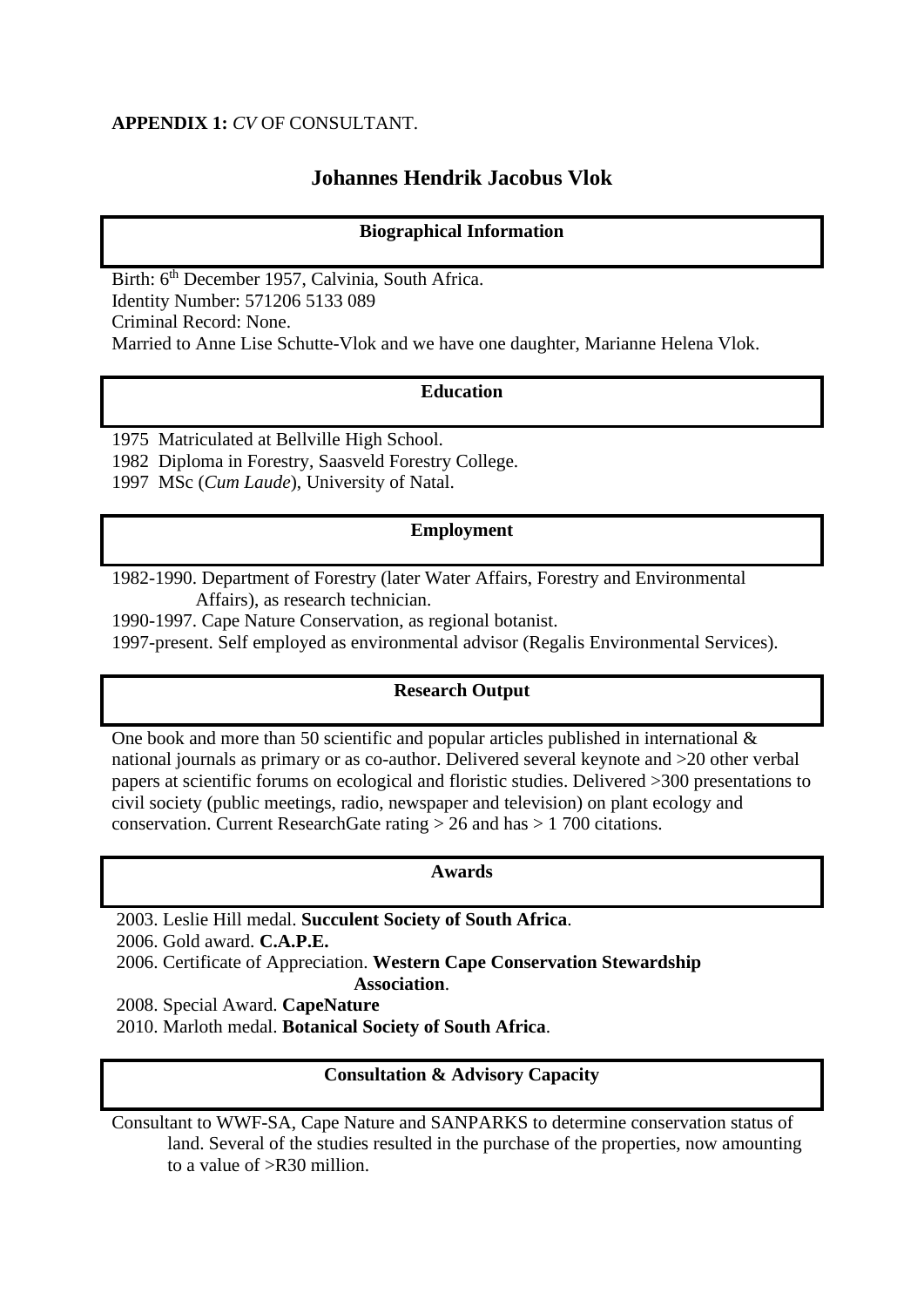Consultant to National, Provincial and private institutions for vegetation restoration projects, environmental impact assessment and environmental management plans. Some of these assignments won national awards.

Referee for international and national scientific articles and donor funded grants. Classified, described and mapped Forest, Subtropical Thicket, Fynbos and Succulent

Karoo vegetation units in four major donor funded projects.

Expert witness in Magistrate and Supreme Court cases.

Research associate of Nelson Mandela University (Saasveld campus).

## **Professional Membership**

Registered at South African Council for Natural Scientific Professions (SACNASP) as

botanical scientist with membership number 130942.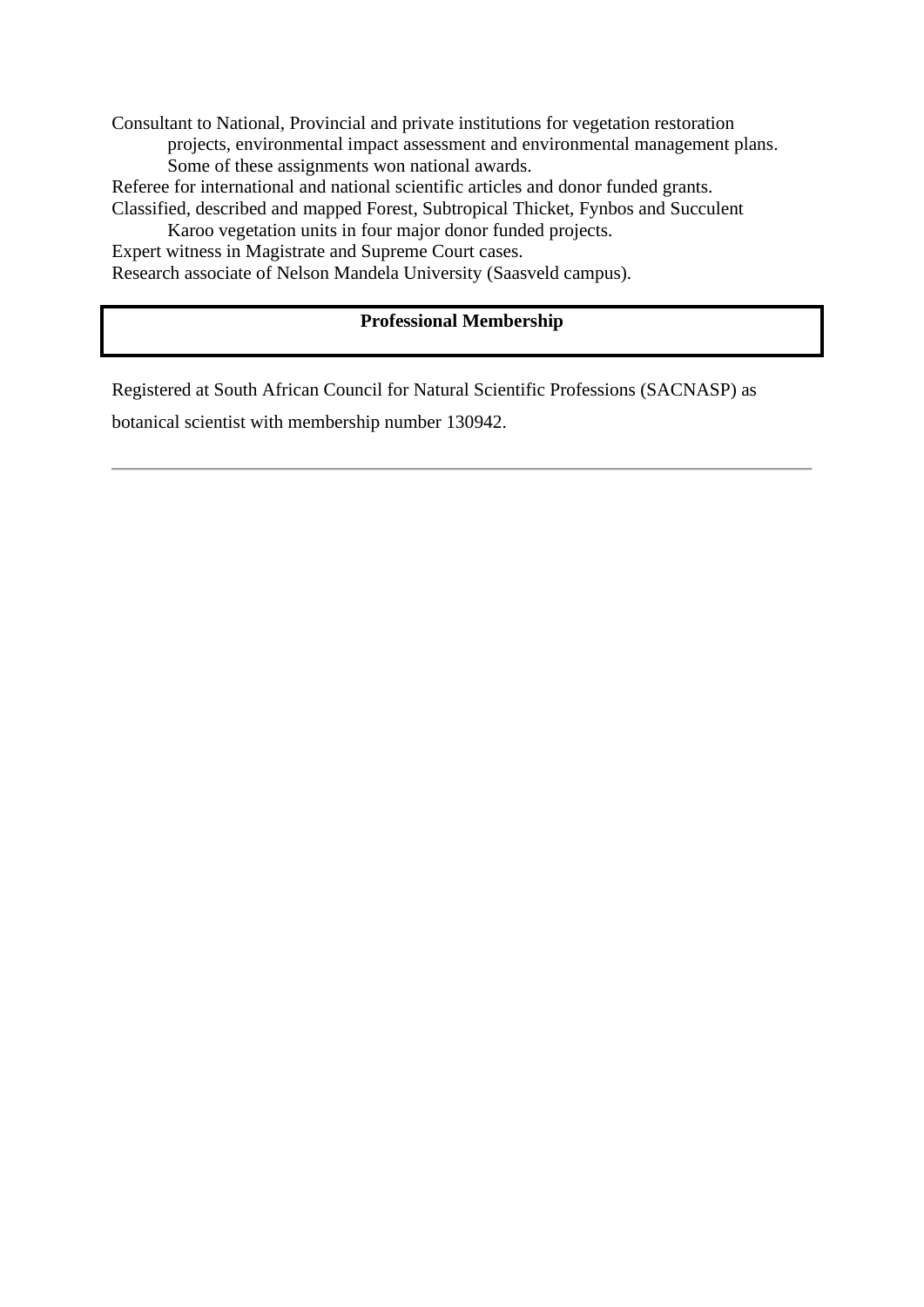## **APPENDIX 2**: BOTANICAL IMPACT ASSESMENT FOR THE PROPOSED PATRYS DEVELOPMENT.

Please note that the assessment below is similar for the **construction** and **operational** phases of the proposed development with the main mitigation action being to retain as many as possible of the remaining Milkwood/Hardepeer trees in the proposed development during the construction and operational phase of the proposed development. The storm water drainage area and retention of tree concerns have been addressed in the final layout plan (see Map 1).

| <b>Impact description</b><br>Without mitigation actions.     | <b>Extent</b> | <b>Magnitude</b> | <b>Duration</b> | Probability | <b>Confidence</b> | <b>Reversibility</b> | <b>Significance</b> |
|--------------------------------------------------------------|---------------|------------------|-----------------|-------------|-------------------|----------------------|---------------------|
| Disturbance of sensitive storm water<br>drainage area.       | Local         | Medium           | Long term       | Probable    | Certain           | Irreversible         | Medium              |
| Loss of sensitive vegetation, especially<br>protected trees. | Local         | Medium           | Long term       | Probable    | Certain           | <b>Irreversible</b>  | Medium              |

| <b>Impact description</b><br>With mitigation actions.        | <b>Extent</b> | <b>Magnitude</b> | <b>Duration</b> | <b>Probability</b> | <b>Confidence</b> | <b>Reversibility</b> | <b>Significance</b> |
|--------------------------------------------------------------|---------------|------------------|-----------------|--------------------|-------------------|----------------------|---------------------|
| Disturbance of sensitive storm water<br>drainage area.       | Local         | Low              | Short term      | Probable           | Certain           | Reversible           | Low                 |
| Loss of sensitive vegetation, especially<br>protected trees. | Local         | Medium           | Long term       | Probable           | Certain           | Reversible           | Low                 |